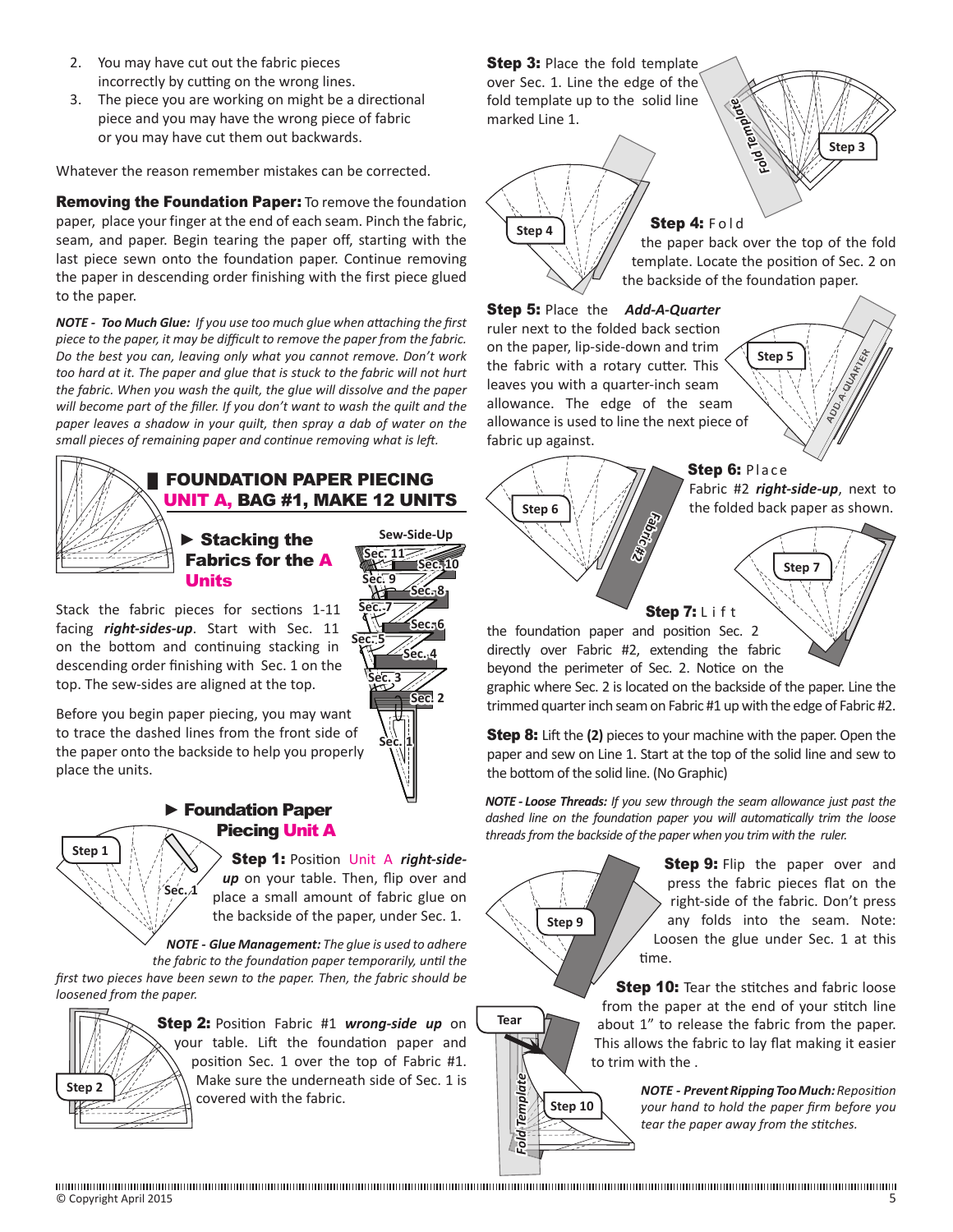**Step 14:** Fold back on Line 3, tear the paper so the paper lays flat. Trim the fabric with the *Add-A-Quarter* ruler.

**Step 15: Position and slide the next** fabric piece *right-side-up* under Sec. 4.



When the foundation piecing is finished, trim off the excess fabric on each unit. Do not remove the foundation papers at this time. Place the finished units back into Bag #3.

3.

## **FOUNDATION PAPER** PIECING UNIT B, BAG #2: MAKE 4 UNITS



**Step 1:** Place a small amount of glue under Sec. 1 on the backside of the paper and glue Fabric #1 *wrong-side-up* under Sec. 1 as shown.

**Step 2:** Fold the foundation paper back on Line 1. Place the next to the folded edge and trim a 1/4" seam allowance.



**Step 3: Place the second piece** 

**Step 4:** Position Fabric #2 under Sec. 2 extending the fabric beyond the perimeter of Sec. 2. Open the paper and sew on Line 1. Press, trim with the ruler and add Fabric #3.

> When the foundation



*Add-A-Quarter*

Add-A-Quarter

*Add-A-Quarter*

dd-A-Quarter

**Step 14**

**Step 2**

piecing is finished, trim the excess fabric from the foundation paper but do not remove the foundation papers.

# █ CURVED PIECING

When the paper piecing is completed, layout the foundation pieces and arrange the colors.

# ► Unit C to Unit A

**Step 1:** Remove the foundation paper from all of the Unit C pieces. Instructions on removing the foundation paper are provided on Page 4.

**Step 2:** Set your machine so the position of your needle will sew a 1/4" seam allowance before you begin the curved piecing.



A-Unit is on the bottom.

Step 3: Sew together **(12)** C-Units and **(12)** A-Units. Leave the foundation paper on the A-Units during the sewing process. This will help stabilize the pieces for the curved piecing.

## Step 4: Place *right-sides-*

*together*, pin one edge of the C-Unit onto the A-Unit. Weave a small pin along the edge of both fabrics as if you were sewing a basting stitch. This will hold the two



**Step 8**

**Step 5:** Move to the other side and

pieces together securely along the edge. The



weave another pin through both pieces to secure the two edges from pulling apart. Shape the C-Unit onto the A-Unit by pleating the C-Unit onto the center on the A-Unit. This forces the convex curve to fan onto the A-Unit. Pins are glue along the curved seam will help hold it in place.

**Step 6:** Position both pieces at your machine. The H-Unit will be next to the feed dogs and the C-Unit will be on the top.

**Step 7:** Sew the pieces together. Start at the first edge where you placed the first pin. Sew a few stitches, stopping occasionally to reposition your fabrics as you pull out the pins.

*NOTE - The Purple Thang: The Purple Thang works great as a third finger to help hold and smooth the pieces when sewing the curves.*

**Step 8:** After the C-Units are sewn onto the H-Units, press the seams toward the C-Units.

# ► Unit C/Unit A to Unit B



**Step 1:** Remove the foundation paper from the B-Units.

Step 2: Sew **(4)** B-Units onto **(4)** of the Unit A/Unit C Pairs using the following

instructions.

Step 3: Place

*right-sides-together*, pin the edge of the B-Unit onto the C-Unit. Weave a small pin into the fabric at the end. This will hold the **(2)** pieces together securely along the edge.



next to Fabric #1 *right-side-up*.